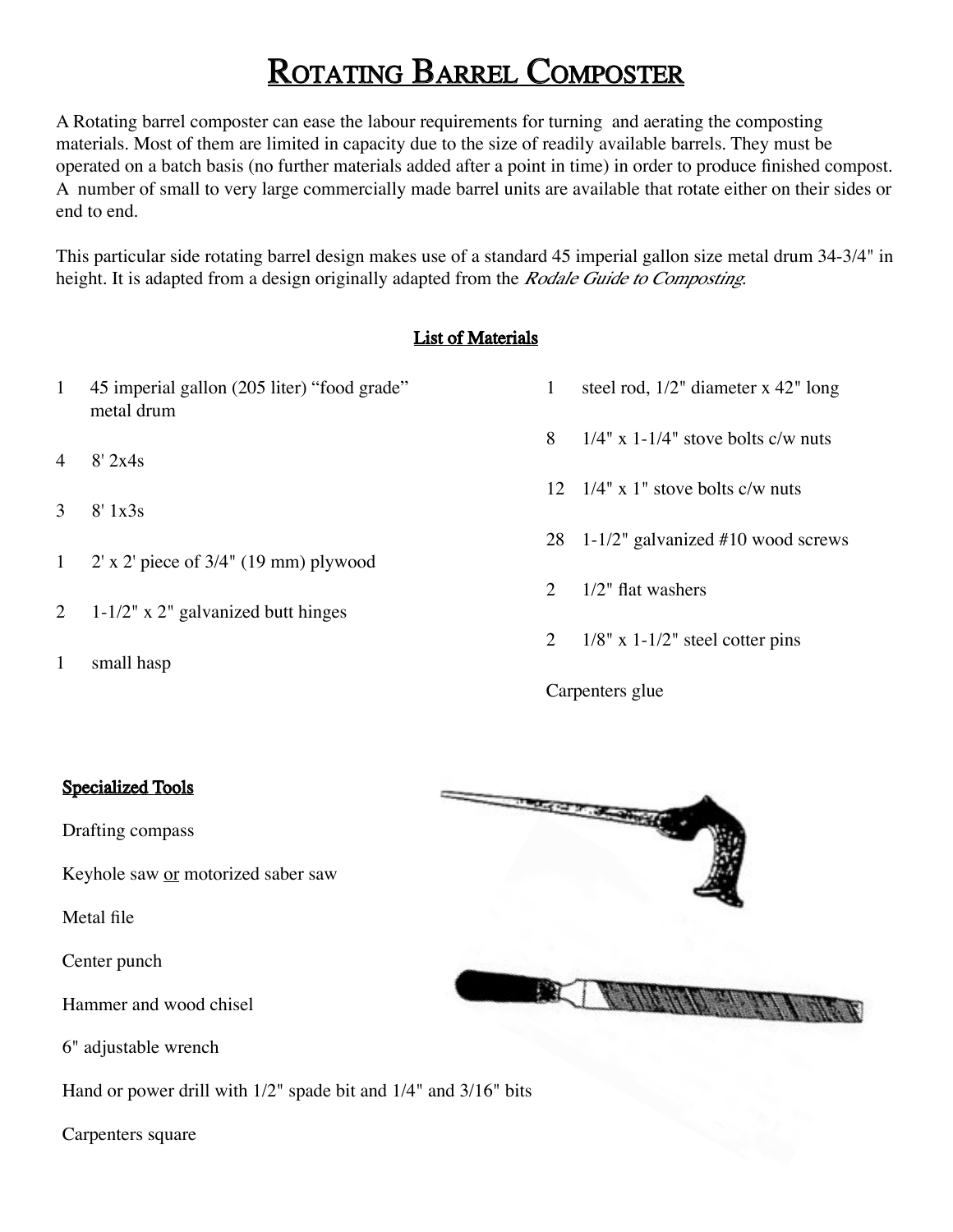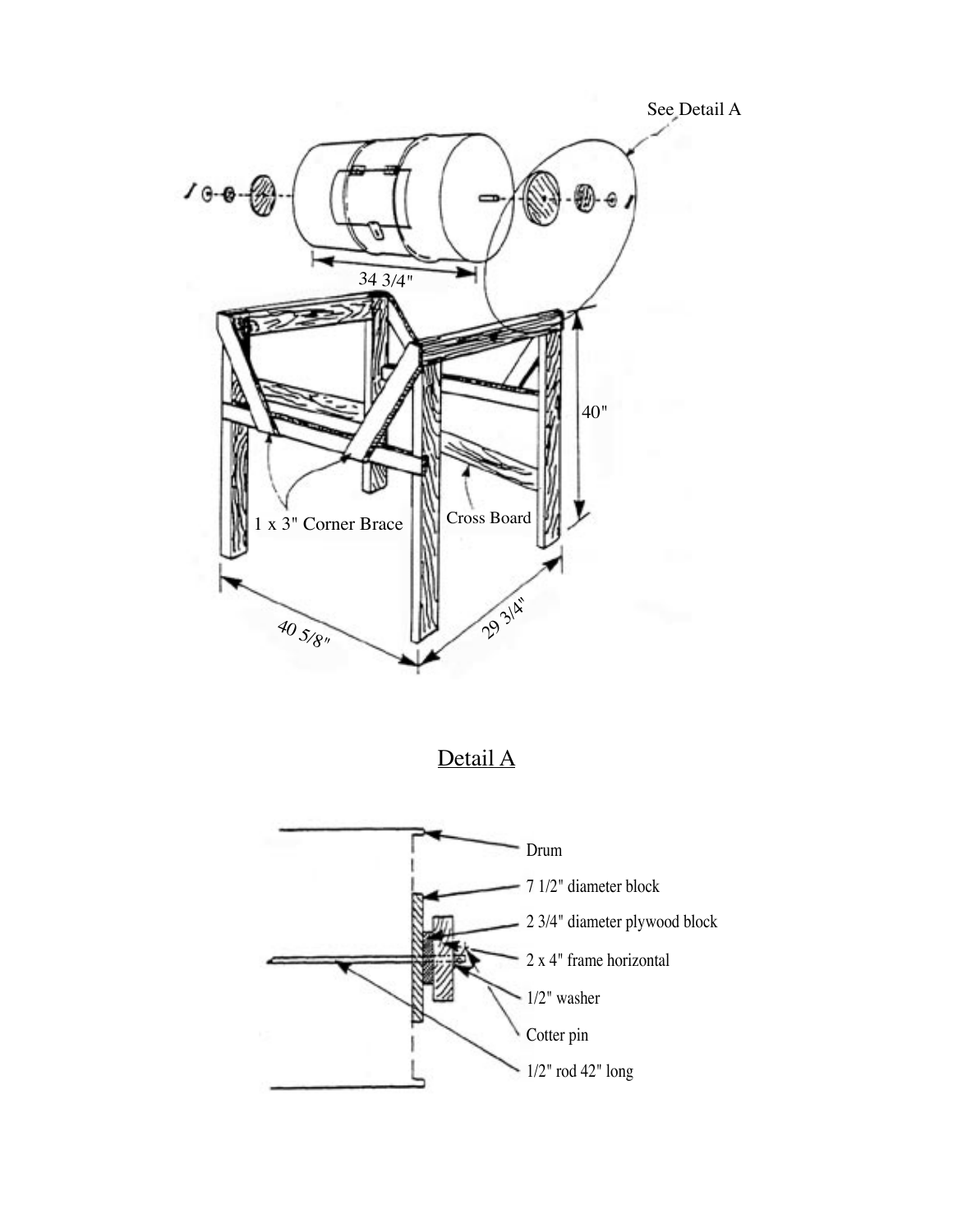## Construction Sequence

1. Obtain a good 45 gallon drum that has not been used to hold any toxic chemicals. Those designated "food grade" are the best choice. If the barrel is metal, it should be unpainted on the inside and free of rust. Plastic barrels may also be used.

2. To accommodate the steel axial rod, a 1/2" hole must be drilled through the exact center of the barrel at both ends. There are a number of ways of finding the center of the top and bottom of a circular barrel. One simple method (see illustration below) is to use a carpenter's square to inscribe two right angles on the circular surface. The lines joining the end of the right angles will intersect at the center of the circle.



3. Mark the outline of the door opening on the outside of the barrel. The opening should be large enough (8"- 10" x 16"-20" is good) to accommodate easy loading and unloading of material. For easier cutting, round the corners of the opening slightly. Drill a 1/4" hole on one of the lines to start the keyhole saw or sabre saw. If the door cuts across the rib on the barrel, a 1" V notch must also be cut out on the rib to facilitate opening the door. Once the door has been cut out, re-attach it to the barrel using the hinges and hasp and the 1/4" x 1" stove bolts.

4. For ventilation, drill several rows of 1/4" holes into the barrel on the side opposite the door. To aid in heat retention, paint the entire outside of the unit with a flat black rust paint.

5. On the 3/4" piece of plywood, scribe and cut out two circles 7 1/2" in diameter and two 2 3/4" in diameter. Drill a 1/2" hole through the center of each. Center and glue each small circle to its larger counterpart. Slipping each set of circles temporarily over the 1/2" steel rod prior to gluing will ensure that they remain centered. After the glue has dried, attach the large circles to the ends of the barrel, as illustrated, with four 1/4" x 1 1/4" stove bolts per circle. Keep all the holes aligned.

6. File down each end of the steel rod by 1/2" to provide two flat parallel surfaces for drilling. Drill a 3/16" hole in each flattened end of the rod. Center punching the holes first will make drilling easier.

7. For the support frame, take the 8' 2x4s and cut four pieces 40" long for the uprights, two pieces 29 3/4" long for the frame horizontal pieces and two pieces 27" long for the cross boards. On the horizontal pieces, drill a 1/2" hole in the exact center of the board (14 7/8" from each end) to accommodate the steel rod. On the outer narrow side of the uprights, mark and chisel out horizontal dado cuts for the 1x3 side bracing. Start these 23" up from the bottom. The cuts should be 2 1/2" wide by 3/4" deep.

8. Assemble the two ends of the frame as illustrated with glue and two 1 1/2" #10 screws per joint. Use a corner lap joint between the uprights and frame the horizontal pieces. For additional support, brace the two U-shaped ends with the cross boards set at an angle as shown. Pilot drill all screw holes with a 3/16" bit.